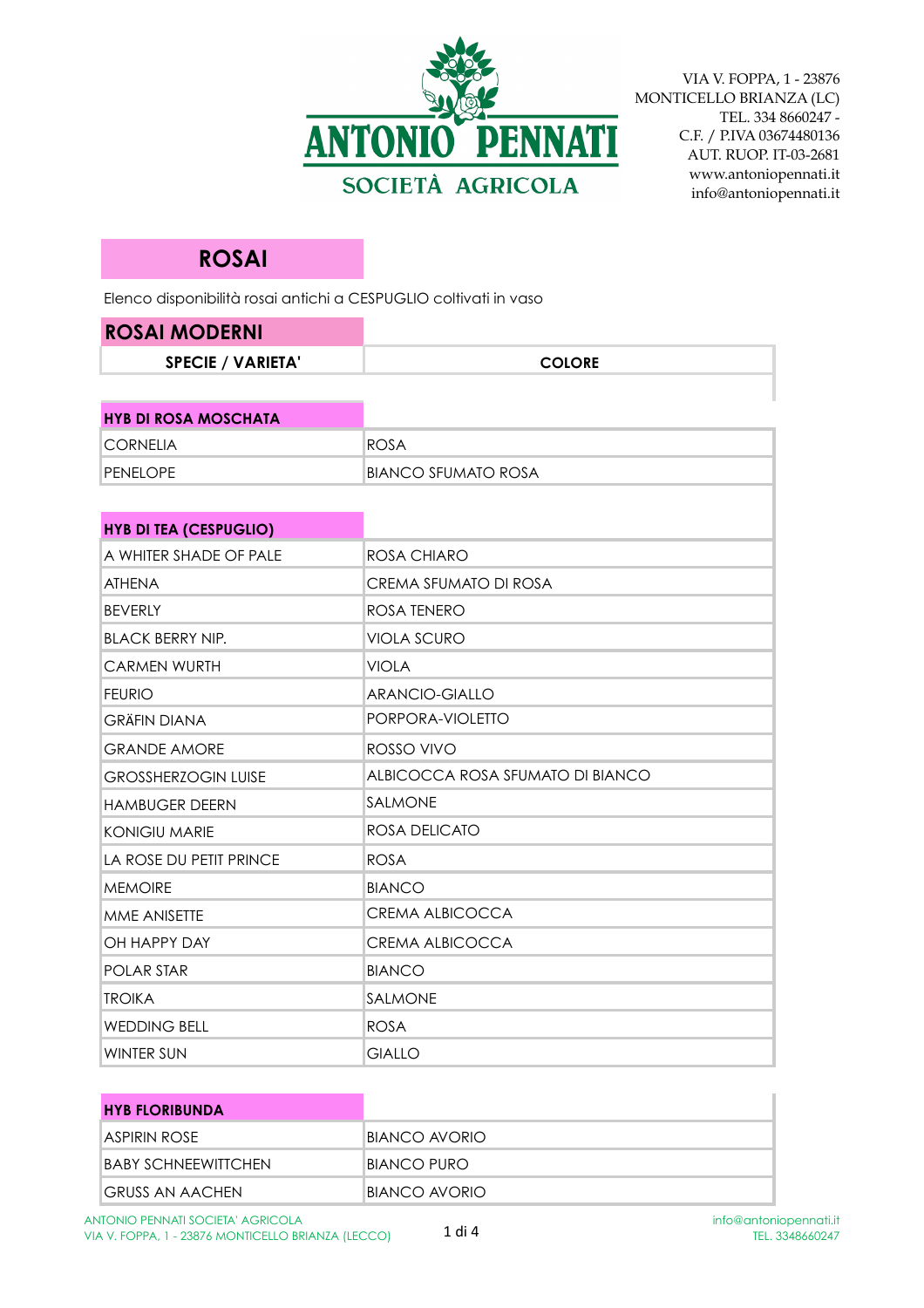

| <b>HOME E GARDEN</b>            | ROSA PURO                                    |
|---------------------------------|----------------------------------------------|
| <b>INNOCENCIA</b>               | <b>BIANCO</b>                                |
| <b>LEONARDO DA VINCI</b>        | <b>ROSA</b>                                  |
| <b>MARGARET MERRILL</b>         | <b>BIANCO PURO</b>                           |
| <b>ORANGERIE</b>                | <b>ARANCIO</b>                               |
| <b>PETTICOAT</b>                | BIANCO CREMA CON IL CENTRO SFUMATO ALBICOCCA |
| <b>POMPONELLA</b>               | ROSA INTENSO                                 |
| ROSENGRAFIN MARIE HENRIETTE     | <b>ROSA</b>                                  |
| <b>ROTILIA</b>                  | ROSSO CARMINIO                               |
| SALLY HOLMES                    | BIANCO AVORIO                                |
| <b>SCHNEEWITTCHEN (ICEBERG)</b> | <b>BIANCO</b>                                |
| <b>SUNSTAR</b>                  | <b>GIALLO DELICATO</b>                       |

| <b>HYB DI ROSAI NANI (LILLIPUZIANI)</b> |  |
|-----------------------------------------|--|
|                                         |  |

| <b>ILITTLE SUNSET</b> | <b>GIALLO SFUMATO DI ROSSO</b> |
|-----------------------|--------------------------------|
| <b>IROXY</b>          | IROSA VIOLETTO                 |
| <b>SWEET KNIRPS</b>   | IROSA PURO.                    |
| <b>IZWERGENFEE</b>    | ROSSO ARANCIO                  |

| <b>ROSAI RAMPICANTI INGLESI</b> | Rifiorenti da MAGGIO a NOVEMBRE tutte PROFUMATE |  |
|---------------------------------|-------------------------------------------------|--|
| BATHSHEBA                       | <b>ALBICOCCA</b>                                |  |
| ICLAIRE AUSTIN                  | BIANCO AVORIO                                   |  |
| CROWN PRINCESS MARGARETA        | <b>ARANCIO</b>                                  |  |
| <b>ISNOW GOOSE</b>              | <b>BIANCO PURO</b>                              |  |
| THE ALBRIGTON RAMBLER           | <b>BIANCO ROSINO</b>                            |  |
| THE GENEROUS GARDENER           | ROSA TENUE                                      |  |
| THE LADY OF THE LAKE            | <b>BIANCO ROSA</b>                              |  |
| WOLLERTON OLD HALL              | GIALLO OCRA                                     |  |

## **ROSAI RAMPICANTI (CLIMBING) Rifiorenti da MAGGIO a NOVEMBRE tutte PROFUMATE TONI DEL ROSA-LILLA**

| <b>AWAKENING</b>      |  |
|-----------------------|--|
| <b>BLUSH NOISETTE</b> |  |
| <b>CLAIR MATIN</b>    |  |
| <b>GIARDINA</b>       |  |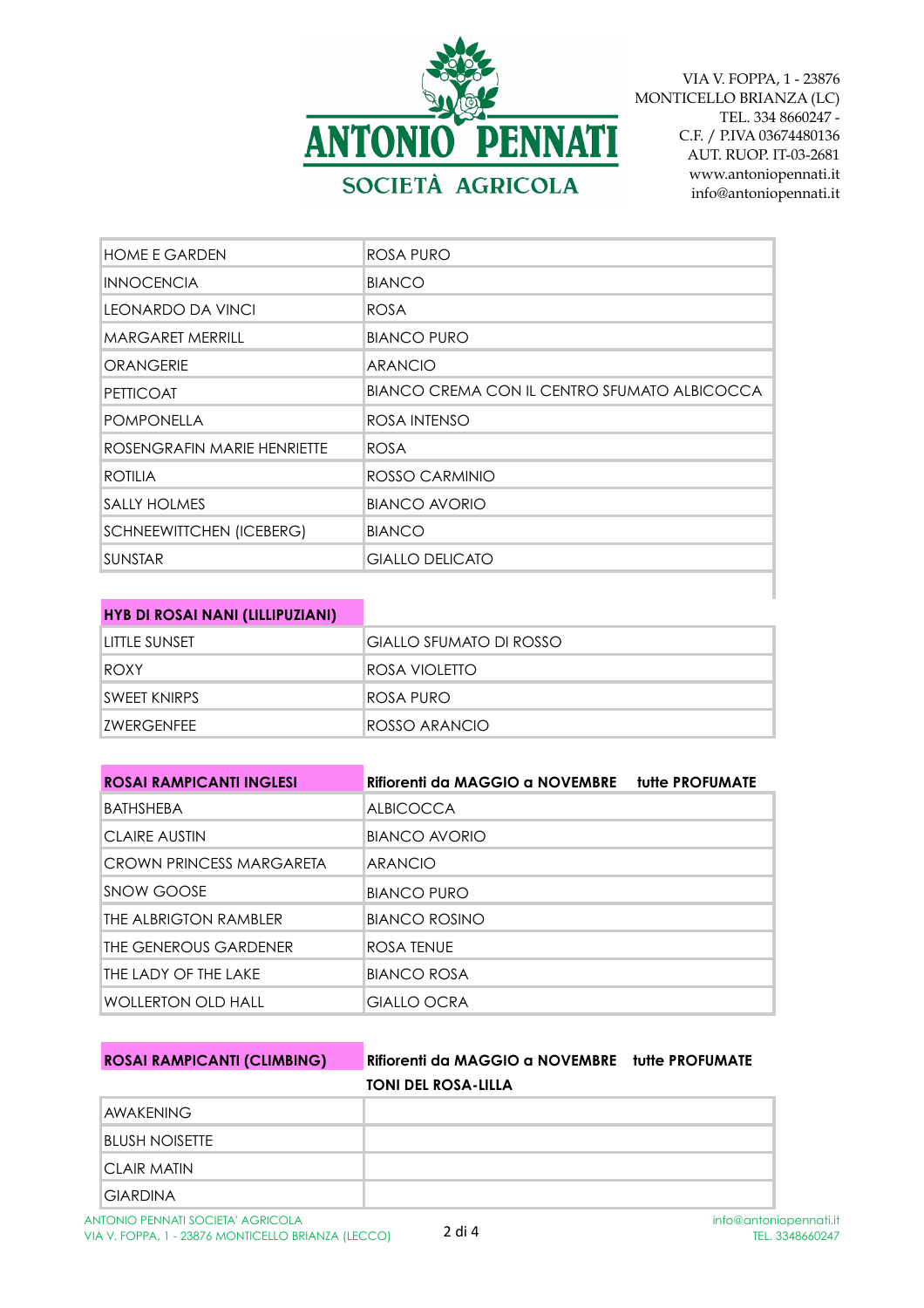

| <b>GLOIRE DE DIJON</b>    |                                |  |
|---------------------------|--------------------------------|--|
| <b>JASMINA</b>            |                                |  |
| KISS ME KATE              |                                |  |
| <b>LAGUNA</b>             |                                |  |
| <b>LAST DREAM</b>         | <b>VIOLA</b>                   |  |
| <b>LITTLE RAMBLER</b>     |                                |  |
| <b>OPEN ARMS</b>          |                                |  |
| <b>OPHELIA</b>            |                                |  |
| <b>SWEET SILUETTA</b>     |                                |  |
|                           | <b>TONI DEL BIANCO</b>         |  |
| <b>ALASKA</b>             |                                |  |
| <b>ICEBERG CLG.</b>       |                                |  |
| <b>TONI DEL ROSSO</b>     |                                |  |
| <b>CRIMSON GLORY CLG.</b> |                                |  |
| <b>CRIMSON SILUETTA</b>   |                                |  |
| <b>FLORENTINA</b>         |                                |  |
| <b>SUPER EXCELSA</b>      |                                |  |
|                           | <b>TONI DEL GIALLO-ARANCIO</b> |  |
| <b>ALOHA</b>              |                                |  |
| <b>ARIELLE DAMBASSE</b>   |                                |  |
| <b>BOUQUET D'OR</b>       |                                |  |
| <b>GOLDEN GATE</b>        |                                |  |
| <b>REVE D'OR</b>          |                                |  |
|                           | <b>TONI BICOLORI</b>           |  |
| <b>COCKTAIL</b>           | <b>GIALLO E ROSSO</b>          |  |
| DESPREZ A FLEUR JAUNE     | ROSA E GIALLO                  |  |
| <b>DORTMUND</b>           | <b>BIANCO E ROSSO</b>          |  |
| <b>MOONLIGHT</b>          | <b>GIALLO E ROSSO</b>          |  |
| PIERRE DE RONSARD         | <b>BIANCO E ROSA</b>           |  |

| <b>ROSAI SARMENTOSI (RAMBLER)</b> |               |
|-----------------------------------|---------------|
| ALEXANDRE GIRAULT                 | ROSA          |
| BANKSIAE ALBO PLENA               | BIANCO        |
| BANKSIAE LUTEA                    | <b>GIALLO</b> |
| <b>BONNY</b>                      | <b>GIALLA</b> |